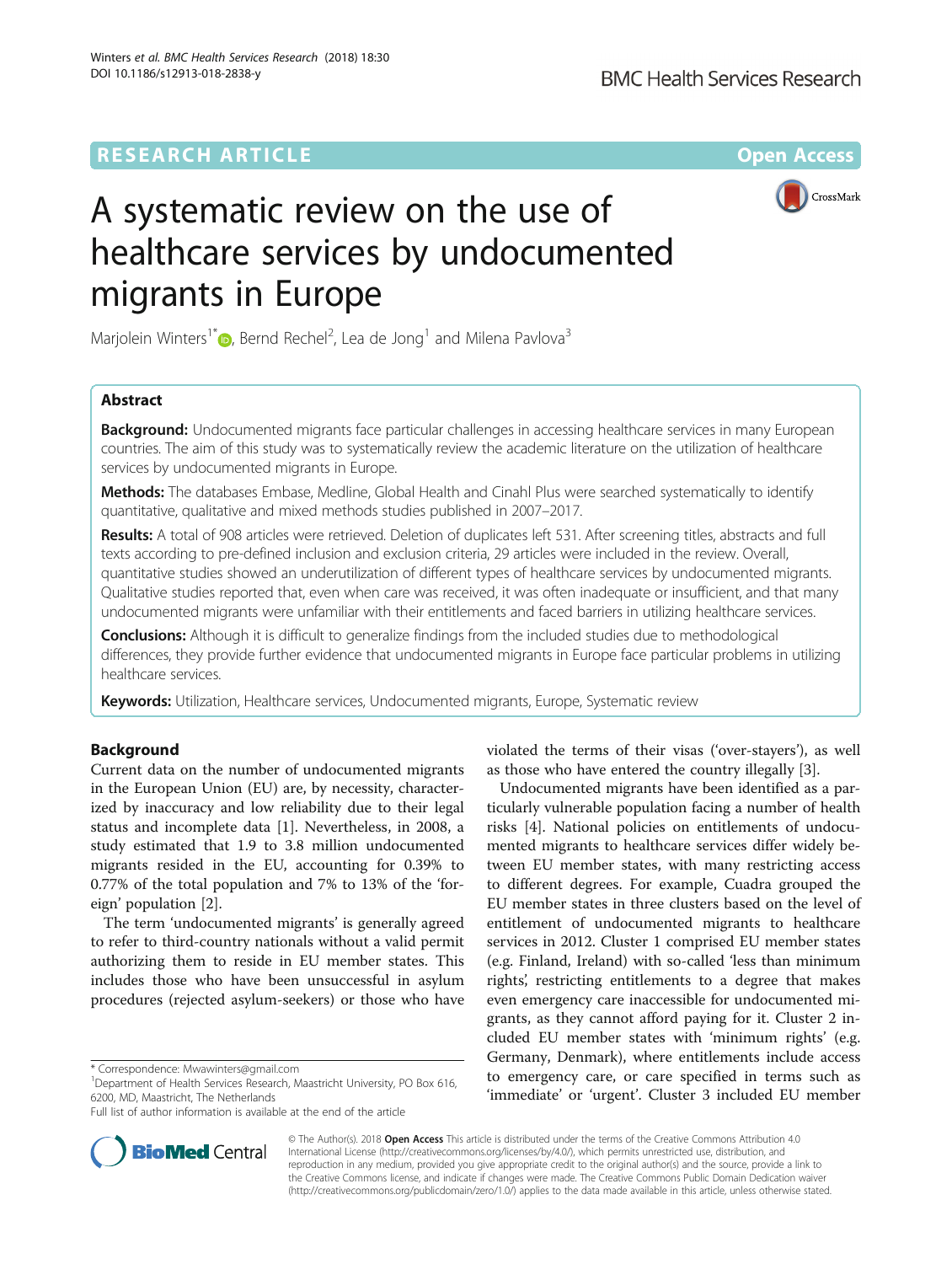states with 'more than minimum rights' of access to healthcare (e.g. Italy, Portugal), authorizing undocumented migrants to healthcare services beyond emergency care, in particular primary and secondary care [\[3](#page-8-0)]. While entitlements in these countries have been shifting, this categorization illustrates that undocumented migrants meet different barriers to access to healthcare services depending on the host country; however, some barriers, such as a fear of deportation, can be assumed to be common.

Analyses of healthcare services utilization by undocumented migrants are often confronted by inconsistent terminology and incomparable or incomplete data. For example, the different EU member states themselves frequently do not collect disaggregated information such as gender and age, which limits the specificity and therefore the comparability of necessary data [\[1](#page-8-0)].

Overall, the area is under-researched even though a few review studies can be identified. A scoping review on health and access to care for undocumented migrants in Europe underlined the need for more and betterquality research regarding undocumented migrants [\[5](#page-8-0)]. Another review that aimed to identify the health status of undocumented migrants in Europe, reported that undocumented migrants are less likely to receive adequate healthcare services and to access important preventive healthcare services [[6\]](#page-8-0).

Although there are reviews focussed on healthcare services access among undocumented migrants, to the best of our knowledge, no systematic review on healthcare services utilization of undocumented migrants has yet been undertaken. This systematic review aimed to fill this gap.

## **Methods**

The aim of this study was to systematically review the academic literature on the utilization of healthcare services by undocumented migrants in Europe. The literature search was conducted in April 2017 and re-run at the end of May 2017. The review was carried out in accordance with the Preferred Reporting Items for Systematic Reviews and Meta-Analyses (PRISMA) guidelines [[7\]](#page-8-0). A librarian was consulted to improve the search strategy.

As the volume of literature in the topic area is still quite small, we decided to include qualitative, quantitative and mixed-methods studies, provided they were based on original research and published in peer-reviewed journals. All studies included: 1) were published in English, Dutch or German; 2) covered the subject of humans; 3) were published in 2007 or later. Only studies conducted in EU-28 and European Free Trade Association (EFTA) countries were taken into consideration. Studies also had to include at least a partial focus on undocumented migrants, rather than migrants in general. Studies were excluded if they focussed primarily on the screening for specific conditions (e.g. HIV/Aids or Hepatitis B) or on healthcare outcomes. Finally, studies that only focussed on legislation and barriers to access, were also excluded.

Searches were performed in the databases Embase, Medline, Global Health and Cinahl Plus. The initial search was conducted in Embase and consisted of free text terms with truncations (\*) and Medical Subject Headings (MeSH), which were also exploded (exp). The search terms were then connected with the Boolean operators AND and OR. Additionally, the two concepts 'undocumented' and 'migrants' and their synonyms were connected with the adjacent operators with a distance space of 10 (adj10) to cover more search results. The search was then spread out to the Medline and Global Health databases and slightly adjusted for the Cinahl Plus database, although covering the same content with database-specific modifications if necessary. All retrieved references were imported into Endnote, after which duplicates were deleted. The detailed search query for the databases can be found as supplementary material in Additional file [1](#page-7-0).

A first selection of articles, based on titles and abstracts, was undertaken by two authors independently. When both agreed that inclusion criteria were met, studies were included in the next step. The second selection was based on full-text screening and checking the reference lists of included studies. The method of qualitative content analysis was applied to extract and summarize all relevant data in Excel. Moreover, the quality of quantitative studies was assessed using the Quality Assessment Tool for Observation and Cross-sectional Studies [\[8](#page-8-0)]. This tool encompasses 14 questions, according to which studies were rated as 'good', 'fair', or 'poor'. For qualitative studies, the Critical Appraisal Skills Programme was used, [[9](#page-8-0)] consisting of a 10-item questionnaire. We applied the same rating as for the quantitative study assessment tool to ensure comparability. To assess the quality of mixedmethods studies, both tools were used.

The quality of our own systematic review was ensured by making use of the PRISMA 2009 checklist [\[10](#page-8-0)] and can be found in Additional file [2](#page-7-0).

## Results

A total of 908 articles were retrieved from the literature search, with 531 articles remaining after deletion of duplicates. After title and abstract screening, 181 references remained and were included in full-text screening. After this step, 28 articles were retained and one article was added that was identified through exploring the reference lists of included studies, as illustrated in Fig. [1.](#page-2-0)

Table [1](#page-3-0) shows the characteristics of the included studies. Single-country studies covered 10 European countries, namely Italy  $(n = 6)$ , Denmark  $(n = 2)$ , England  $(n = 2)$ , Switzerland  $(n = 1)$ , Germany  $(n = 4)$ , France  $(n = 1)$ , the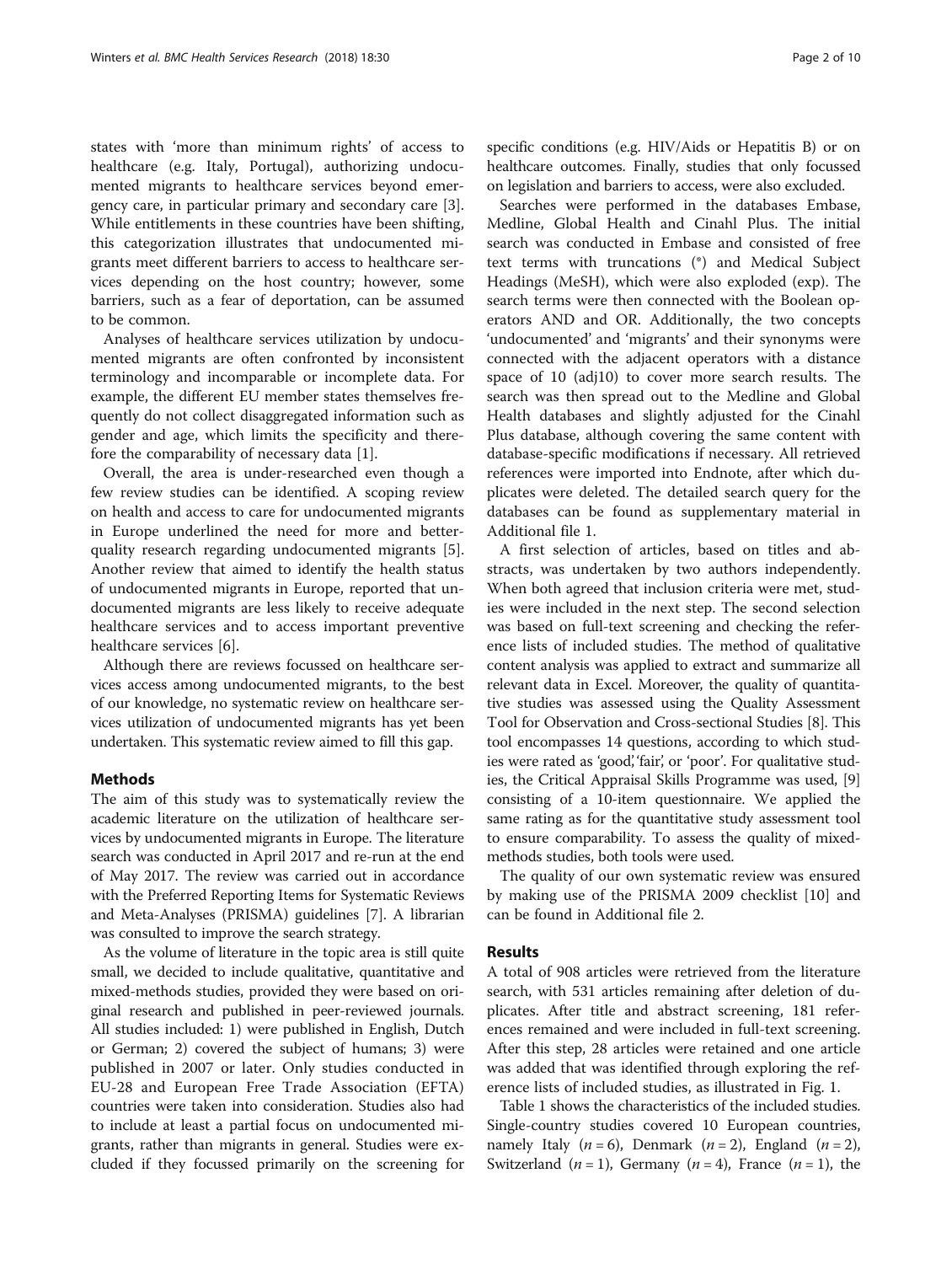<span id="page-2-0"></span>

Netherlands ( $n = 5$ ), Portugal ( $n = 2$ ), Spain ( $n = 2$ ) and Belgium  $(n = 1)$ , while three studies covered several countries. The types of healthcare services investigated included primary healthcare services  $(n = 19)$ , hospital services ( $n = 19$ ), outpatient specialist services ( $n = 17$ ), accident and emergency (A&E) services  $(n = 15)$ , or were not explicitly defined  $(n = 1)$ . Most of the studies explored utilization of several types of healthcare services.

The number of undocumented migrants included in the studies differed widely. For the qualitative studies, the lowest number of participants was ten and the highest 240. In the quantitative studies, the number of participants ranged from 11 to 10,254. The two mixed methods studies included each 100 undocumented migrants. Of the total sample size, undocumented migrants accounted for less than 9% in four studies, 10–49% in eight studies, 50–99% in two studies and for all participants in 15 studies. Almost half of the studies reported a specific region of birth  $(n = 14)$ , six reported a specific country of birth, four reported on both country and region of birth, and five studies did not report any information on place of birth. Of all included studies, only six reported information on type of migration (e.g. economic or political).

Most studies had a quantitative design ( $n = 20$ ), of which 18 were cross-sectional and two were cohort studies. The

data sources of the quantitative studies consisted of registry ( $n = 9$ ), survey ( $n = 8$ ) or a combination of both registry and survey data ( $n = 3$ ). Seven qualitative designs were applied in the included studies, using interviews  $(n = 4)$  or a combination of interviews and observations  $(n = 3)$ . Only two mixed-methods studies were included, which both used a combination of surveys and interviews. Defined adjustments (e.g. age, gender, socioeconomic status) were found in most of the quantitative studies  $(n = 13)$ , but almost half ( $n = 10$ ) did not perform any statistical analysis for possible confounders or were unable to do so. The number of quantitative, qualitative and mixed-methods articles and the types of healthcare services explored are summarized and presented in Table [2](#page-4-0).

Key findings on the use of healthcare services are reported in Table [3](#page-5-0).

## Primary healthcare services

Overall, several studies found a low utilization rate of primary healthcare services by undocumented migrants in comparison to documented migrants. Both qualitative and quantitative studies, conducted in Italy, Portugal, England and Denmark, reported that undocumented migrants were less likely to seek primary healthcare services than regular migrants [\[11](#page-8-0)–[15](#page-8-0)]. Several other studies also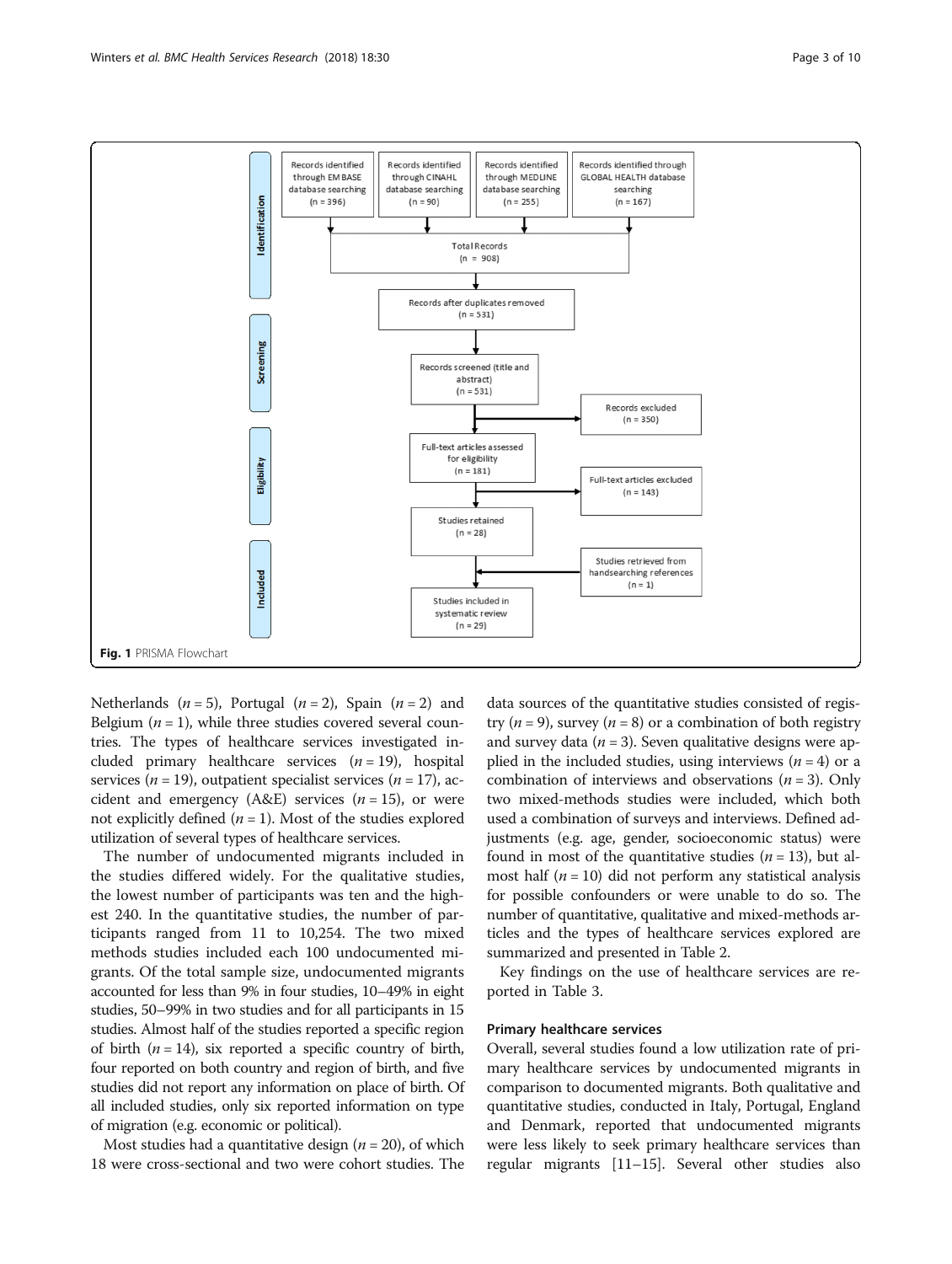## <span id="page-3-0"></span>Table 1 Description of included studies

|                                                          | $N = 29$ |                                               |
|----------------------------------------------------------|----------|-----------------------------------------------|
|                                                          | n(%)     | References                                    |
| General characteristics of the study                     |          |                                               |
| Receiving countries                                      |          |                                               |
| Italy                                                    | 6(21)    | $[16, 20-22, 30, 32]$                         |
| Denmark                                                  | 2(7)     | [13, 36]                                      |
| England                                                  | 1(3)     | $[15]$                                        |
| Switzerland                                              | 2(7)     | [31, 34]                                      |
| Germany                                                  | 4(14)    | [21, 23, 24, 37]                              |
| France                                                   | 1(3)     | $[35]$                                        |
| The Netherlands                                          | 5(17)    | [18, 19, 25, 26, 29]                          |
| Portugal                                                 | 2(7)     | [11, 12]                                      |
| Spain                                                    | 2(7)     | [14, 38]                                      |
| Belgium                                                  | 1(3)     | $[17]$                                        |
| Multi-country analysis <sup>a</sup>                      | 1(3)     | $[27]$                                        |
| Multi-country analysisb                                  | 2(10)    | [28, 39]                                      |
| Type of health services                                  |          |                                               |
| Primary healthcare services                              | 19 (66)  | $[11-21, 23, 25-27, 29, 36-38]$               |
| Hospital services                                        | 19 (66)  | $[11, 12, 14-17, 23, 24, 27, 29-38]$          |
| Outpatient specialist services                           | 17 (59)  | [12, 14-16, 18, 19, 23, 24, 26-29, 34, 36-39] |
| A&E services                                             | 15 (48)  | $[11, 12, 14-18, 23, 26, 27, 33, 35-38]$      |
| Not defined                                              | 1(3)     | [17]                                          |
| Characteristics of undocumented migrants in the study    |          |                                               |
| Number of undocumented migrants included                 |          |                                               |
| Up to 100                                                | 6(21)    | [14, 15, 17, 36, 38, 39]                      |
| Between 100 and 1000                                     | 18 (62)  | $[11-13, 16-19, 23-29, 32-35]$                |
| Over 1000                                                | 5(17)    | [20, 21, 30, 31, 37]                          |
| Percentage of undocumented migrants of total sample size |          |                                               |
| $0 - 9$                                                  | 4(14)    | $[31 - 33, 39]$                               |
| $10 - 49$                                                | 8(28)    | [11, 12, 17, 19, 24, 28, 35, 38]              |
| $50 - 99$                                                | 2(7)     | [25, 37]                                      |
| 100                                                      | 15 (52)  | $[13-18, 20, 23, 26, 27, 29, 30, 34-36]$      |
| Information on place of birth                            |          |                                               |
| Specific country of birth                                | 6(21)    | [14, 16, 17, 21, 35, 36]                      |
| Specific region of birth                                 | 13(45)   | $[12, 13, 20, 23, 24, 26, 29-35]$             |
| Country and region of birth                              | 5(17)    | [11, 18, 25, 37, 38]                          |
| Non-specific                                             | 5(18)    | [15, 17, 27, 28, 39]                          |
| Information on type of migration                         |          |                                               |
| Yes                                                      | 6(21)    | $[14, 18, 26, 34-36]$                         |
| No                                                       | 23 (79)  | $[11-13, 15-17, 19-25, 27-33, 37-39]$         |
| Methodological characteristics                           |          |                                               |
| Study design                                             |          |                                               |
| Quantitative                                             | 20 (69)  | $[11-13, 16-22, 25, 26, 28-35, 37, 38]$       |
| Cross-sectional                                          | 18 (62)  | $[11-13, 16, 17, 19-22, 28-33, 35, 37, 38]$   |
| Cohort                                                   | 2(7)     | [25, 34]                                      |
|                                                          |          |                                               |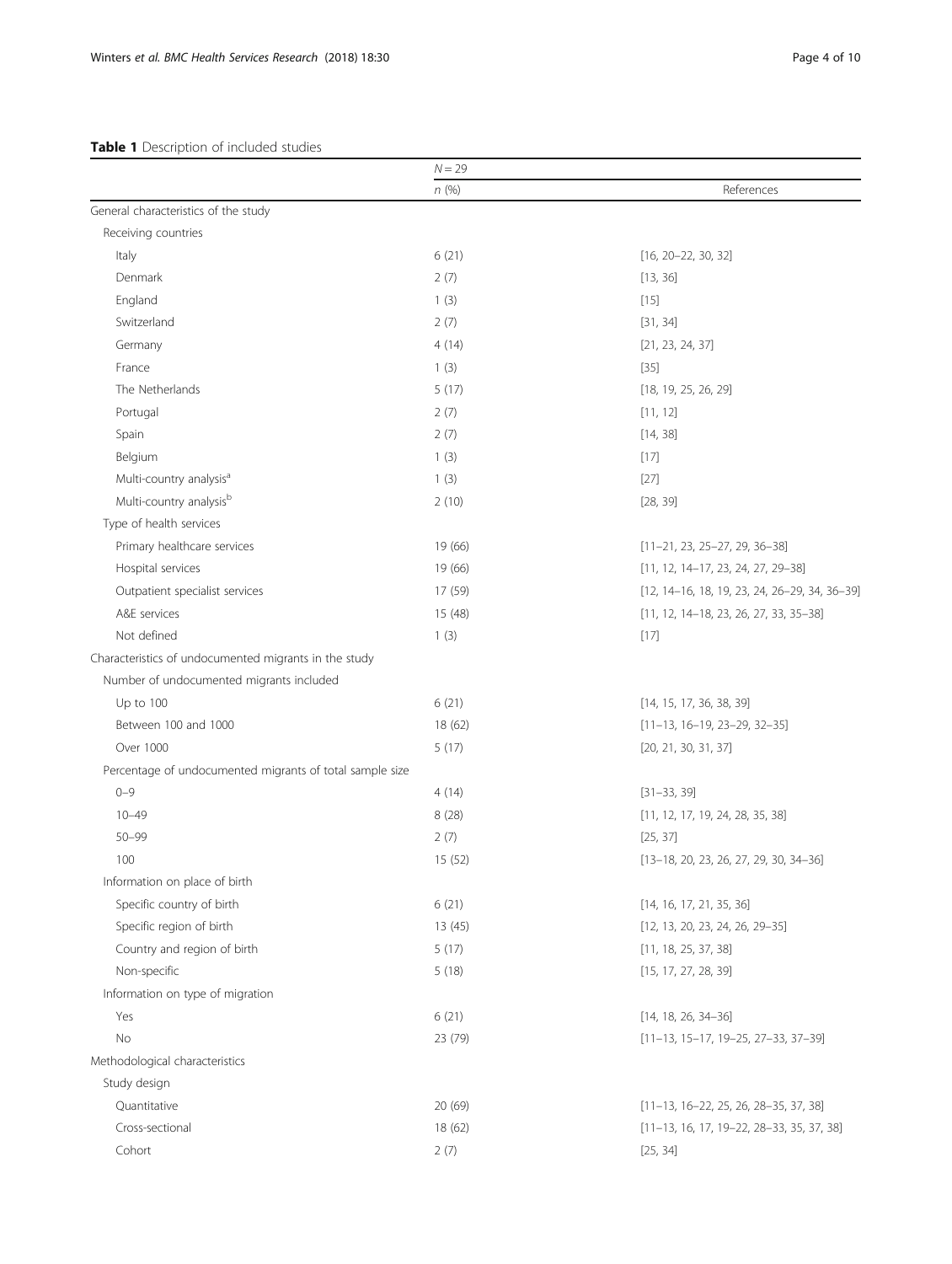#### <span id="page-4-0"></span>Table 1 Description of included studies (Continued)

|                           | $N = 29$ |                                          |  |  |  |
|---------------------------|----------|------------------------------------------|--|--|--|
|                           | n(%)     | References                               |  |  |  |
| Qualitative               | 7(24)    | [14, 15, 23, 24, 27, 36, 39]             |  |  |  |
| Mixed methods             | 2(7)     | [18, 26]                                 |  |  |  |
| Data source               |          |                                          |  |  |  |
| Registry                  | 9(31)    | $[13, 19-22, 25, 30, 32, 37]$            |  |  |  |
| Survey                    | 8(28)    | [11, 12, 16, 17, 28, 34, 35, 38]         |  |  |  |
| Registry and survey       | 3(10)    | [29, 31, 33]                             |  |  |  |
| Interview                 | 4(14)    | [14, 15, 27, 39]                         |  |  |  |
| Observation               | 0(0)     |                                          |  |  |  |
| Interview and observation | 3(10)    | [23, 24, 36]                             |  |  |  |
| Multiple data sources     | 2(7)     | [18, 26]                                 |  |  |  |
| Adjustment                |          |                                          |  |  |  |
| Defined                   | 13(45)   | $[11, 12, 18 - 20, 22, 25, 29, 31 - 35]$ |  |  |  |
| Not done/not applicable   | 16(55)   | $[13-17, 21, 23, 24, 26-28, 30, 36-39]$  |  |  |  |

a<br>Includes Finland, Sweden, Austria, Belgium, Denmark, Germany, Greece, Hungary, Lithuania, Poland, the UK, France, Italy, the Netherlands, Portugal and Spain beland and Spain belands, Portugal and Spain belands, Portugal <sup>b</sup>Includes Austria, Belgium, Czech Republic, France, Italy, Germany, Hungary, Ireland, The Netherlands, Poland, Portugal, Spain, Sweden and the UK

reported fewer contacts or consultations with general practitioners by undocumented migrants compared to registered migrants or the native population [\[16](#page-8-0)–[19](#page-8-0)].

A few studies provided details on the exact number of consultations at primary healthcare services and trends in consultations by undocumented migrants. First, a study conducted in Milan, the city with the largest foreign-born population in Italy after Rome, reported that 10,571 undocumented migrants sought care at a primary care association in 2000–2001. Unofficial estimates for 2003 ranged between 20,000 and 800,000 undocumented migrants in Italy [\[20\]](#page-8-0).

Second, the humanitarian consultation hour, provided by the City of Frankfurt am Main, treats people without health insurance or undocumented migrants for free since 2001. This study reported that the amount of consultations doubled between 2008 ( $n = 673$ ) and 2009  $(n = 1154)$  and has been rising steadily since. The majority of these patients came from Africa and since 2008, an increase of undocumented patients from Bulgaria and Romania has been recorded [\[21\]](#page-8-0).

Finally, in Italy, about 51,000 people were estimated to be homeless in 2014, of which 58% were migrants [\[22](#page-8-0)].

An outpatient clinic reported that the visits and revisits were greater for homeless undocumented migrants than for homeless registered migrants between 2007 and 2011, highlighting the importance of clinics for marginalized people to migrants who are not entitled to attend an institutional source of care [\[22\]](#page-8-0).

## Outpatient specialist services

Findings on maternal healthcare in outpatient specialist services were largely consistent across countries. Two qualitative studies in a Berlin clinic reported infrequent prenatal care, as most undocumented women only appeared in the third trimester. They also found that the overall quality and quantity of maternal care is limited compared to documented migrants [[23, 24\]](#page-8-0), whilst two Dutch studies reported that, compared to documented women, undocumented women came for consultations later in their pregnancy, received care elsewhere [\[25](#page-8-0)], and had high abortion rates [\[26](#page-8-0)].

Two studies on mental healthcare, both conducted in several European countries, reported slightly different results. One qualitative study (e.g. the Netherlands) found that being documented may restrict the care

Table 2 Use of healthcare services of quantitative, qualitative, mixed methods studies

|                       | Ouantitative |                                      |   | Oualitative                      |          | Mixed methods |    |
|-----------------------|--------------|--------------------------------------|---|----------------------------------|----------|---------------|----|
|                       | Ν            | References                           | Ν | References                       | Ν        | References    | N  |
| Primary healthcare    | 11           | $[11-13, 16, 17, 19-21, 25, 29, 37]$ | 6 | [14, 15, 24, 27, 36, 39]         |          | [18, 26]      | 19 |
| Hospitalization       | 12           | $[11, 12, 16, 17, 29-35, 37]$        |   | [14, 15, 23, 24, 27, 28, 36, 39] | $\Omega$ |               | 19 |
| Outpatient specialist | 8            | [11, 12, 16, 19, 22, 28, 29, 37]     |   | [14, 23]                         |          | [18, 26]      | 17 |
| A&E                   |              | [11, 12, 16, 17, 34, 35, 37]         | 6 | [14, 15, 24, 27, 28, 36, 39]     |          | [18, 26]      | 15 |
| Not defined           |              | $[38]$                               | 0 |                                  |          |               |    |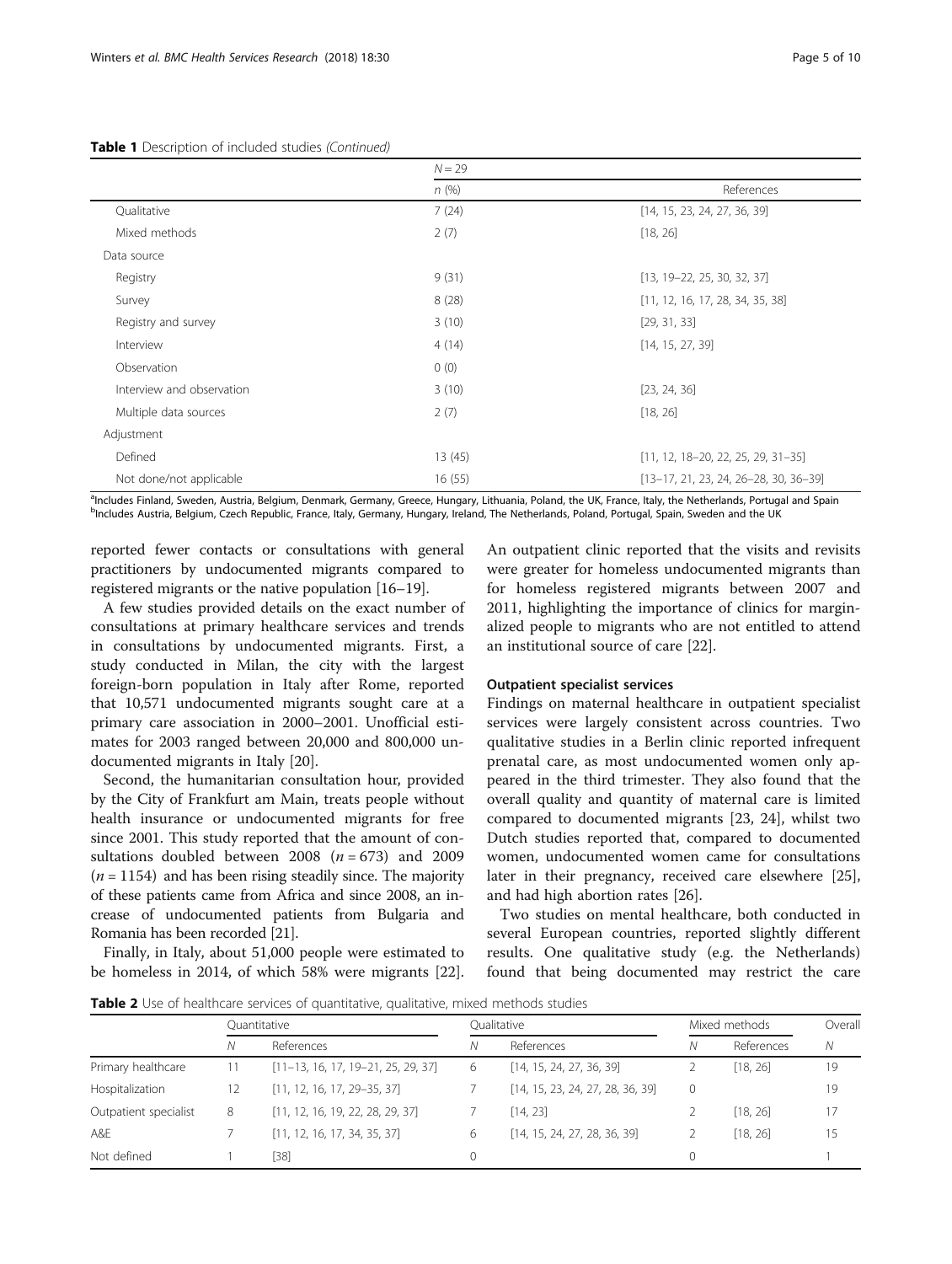|                              | Quantitative |                       |                | Qualitative  |   | Mixed Methods |              |
|------------------------------|--------------|-----------------------|----------------|--------------|---|---------------|--------------|
|                              | Ν            | Reference             | N              | Reference    | N | Reference     |              |
| Underutilization             |              |                       |                |              |   |               |              |
| Primary healthcare           | 6            | $[11-13, 16, 17, 19]$ | 3              | [14, 15, 39] |   | $[18]$        | 10           |
| Hospitalization              |              |                       |                |              |   |               | $\mathbf{0}$ |
| Outpatient specialist        |              | $[25]$                |                | $[27]$       |   |               | 2            |
| A&E                          |              |                       |                | $[36]$       |   |               |              |
| General                      |              | $[36]$                |                |              |   |               |              |
| Inadequate care              |              |                       |                |              |   |               |              |
| Maternal                     | 4            | [25, 31, 32, 34]      | $\overline{2}$ | [23, 24]     |   | $[26]$        |              |
| Other/general care           |              |                       |                |              |   |               | 0            |
| No difference in utilization |              | $[38]$                |                |              |   |               |              |

<span id="page-5-0"></span>Table 3 Key findings on undocumented migrants<sup>a</sup>

<sup>a</sup>This table only represents 20 studies, as the other nine studies do not assess criteria presented in the table

available for further mental treatment, such as psychiatric care [[27](#page-8-0)], whilst a quantitative study reported that undocumented migrants had a high prevalence of post-traumatic stress disorder (PTSD) and many received individual or group psychotherapy in several countries [\[28\]](#page-8-0).

## Hospital services

Most studies on the use of hospital services by undocumented migrants used retrospective cross-sectional data  $(n = 9)$ . Two studies, conducted in the Netherlands and Belgium, found that hospital services were the type of healthcare service most often used by undocumented migrants, followed by general practitioners, due to barriers of registering with general practitioners [[17](#page-8-0), [29](#page-8-0)].

Several studies focussed on the use of hospital services in Italy, the country which was placed at the top of the EU list of undocumented migrants in 2008 [[16\]](#page-8-0). One hospital located in Palermo analysed day-hospital admissions of undocumented migrants between 2003 and 2009. The sample population consisted of 1758 undocumented migrants, representing 7.4% of potential users. More than half of these migrants were African and used hospital services most often for gastroenterological diseases, followed by infectious and parasitic diseases [\[30](#page-8-0)].

An immigrant outpatient clinic in the Italian region Apulia also reported a majority of African undocumented patients and showed that 61 of the 256 participants from their clinic were once admitted to a hospital (24%) [\[16](#page-8-0)].

Studies on the use of maternal healthcare often reported major gaps and challenges. A hospital in Switzerland found a much lower use in medication or contraception among undocumented women compared to documented women [\[31\]](#page-8-0), while a cross sectional study in Italy found more induced abortions among undocumented women [[32](#page-8-0)]. A French cohort study reported that almost half of undocumented women received inadequate prenatal care (e.g. only half of the recommended visits or no firsttrimester examination) [[14, 33](#page-8-0)], while another cohort study in Geneva found that undocumented migrant women had more unintended pregnancies, used preventive measures less frequently and delayed prenatal care more than legal residents [\[34\]](#page-8-0).

## A&E services

Only a few studies elaborated on the use of A&E services by undocumented migrants, of which two were Italian. In the Apulia region, 23% of undocumented migrants of an outpatient clinic had to be referred to emergency services [\[16](#page-8-0)], whereas a hospital in Bologna reported that admission of undocumented migrants with emergency features was very frequent in 1999 (43% of overall admissions), but rapidly declined in the following years [[35\]](#page-8-0). A quantitative study, using patient files of a non-governmental organization (NGO) in Copenhagen, found that 0.5% of all 2088 visits  $(n = 11)$  were referred acutely or sub-acutely to a hospital to be tested for tuberculosis [\[13\]](#page-8-0).

Furthermore, one Emergency Room nurse from Denmark reported in a qualitative study the same general conclusion regarding underutilization of primary healthcare services as for A&E services: 'He was reddish and had a fever, so we recommended that he was hospitalised and treated with intravenous antibiotics. But he didn't want that. So in the end we patched up his wounds and then sent him away with a prescription for penicillin.' [\[36](#page-8-0)].

## Additional findings

Results on non-specific or general utilization of healthcare services were given by three studies. A quantitative German study conducted in Berlin, Cologne and Bonn found that the patterns of healthcare utilization by undocumented migrants changed in 2006–2007, which was attributed to EU enlargement to the East [[37](#page-8-0)].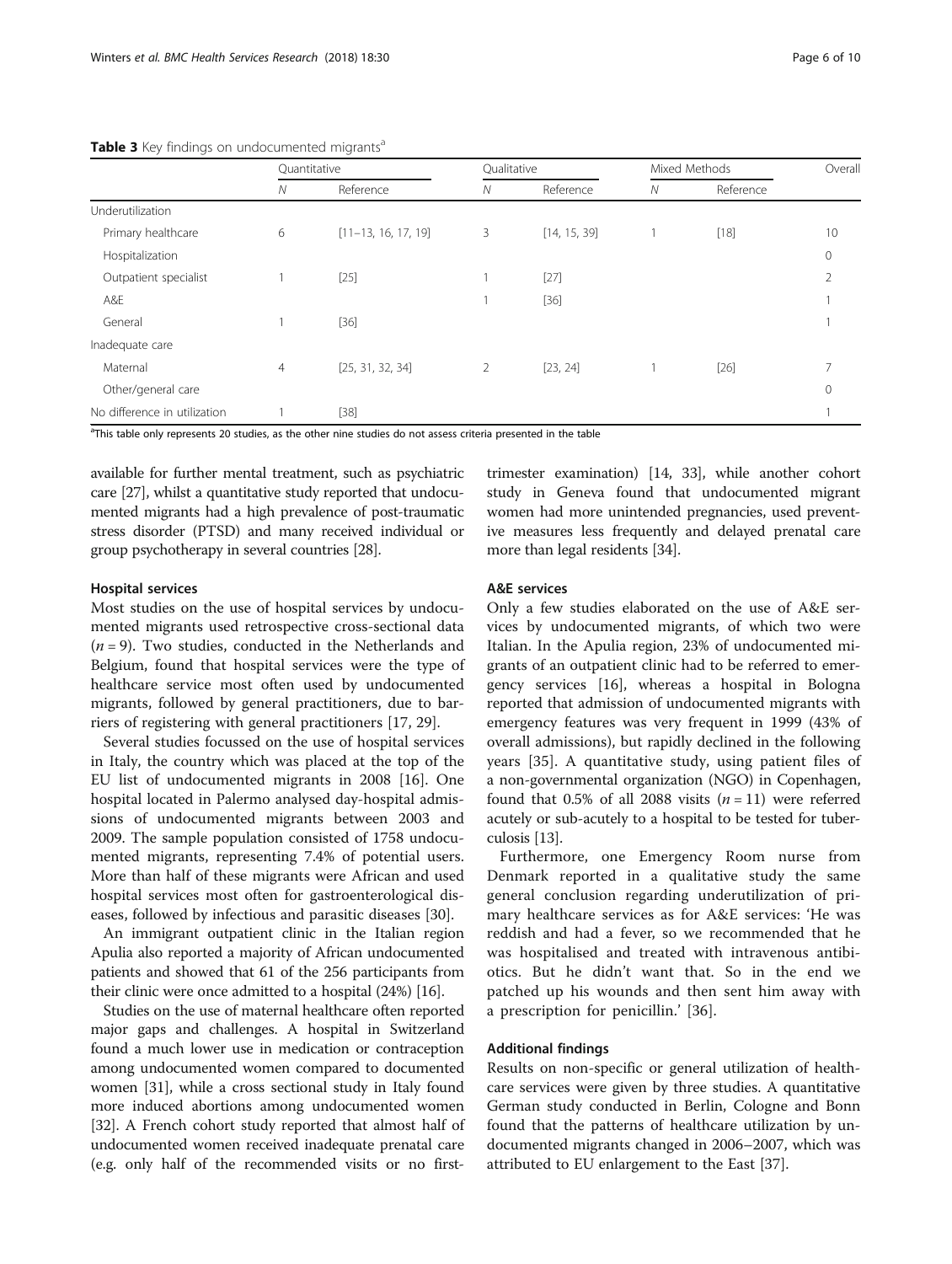In comparison to most of the other included studies, a quantitative Spanish study did not find differences in the utilization of health services by legal status in 2002. However, it did find that having 12 or more years of schooling, having university education, living in Spain for five years or more and having a stable contract compared to a temporal or no work contract, were all associated with higher utilization of healthcare services [[38\]](#page-8-0).

Finally, in accordance with many of the other studies, a qualitative Danish study reported that the majority of undocumented migrants participating recounted situations where they had avoided or postponed any contact with healthcare professionals [\[36](#page-8-0)].

## Quality assessment.

Of all studies  $(n = 29)$ , 18 were rated as 'good', whilst 11 were rated as 'fair'. No study was rated as 'poor'. Studies that provided relevant information for all quality questions were rated as 'good'. Most quantitative studies rated as 'fair' were inadequate in reducing or controlling for any bias, such as selection or information bias, whilst qualitative studies rated as 'fair' often lacked adequate external validity.

## **Discussion**

To the best of our knowledge, this study is the first systematic review on the use of healthcare services by undocumented migrants in Europe. Most included studies reported an underutilization of healthcare services in general by undocumented migrants compared to documented migrants, while one quantitative study did not report any differences between these groups [\[38](#page-8-0)]. Several quantitative studies focussing on primary healthcare services found fewer contacts or consultations with general practitioners [[16](#page-8-0)–[19\]](#page-8-0), whilst qualitative studies pointed out that undocumented migrants rather visit a clinic for free primary care than register with a general practitioner [[13](#page-8-0), [36](#page-8-0), [39](#page-8-0)]. Two quantitative studies conducted in different countries report that undocumented migrants were more likely to go to a hospital than to a general practitioner [\[17, 29\]](#page-8-0). Potential explanations for these findings are the fear of being deported and the limited entitlements to healthcare. For example, in many countries (e.g. Germany, Denmark, Belgium) undocumented migrants are only provided with access to emergency care or sometimes to services for specific conditions (e.g. infectious diseases) or specific needs (e.g. maternal healthcare) [[6\]](#page-8-0). Yet, even with regard to maternal healthcare, to which undocumented migrants are entitled in many European countries, a number of studies found underutilization and inadequate care (e.g. the late appearance of pregnant undocumented women in a clinic) [\[14, 23](#page-8-0), [24](#page-8-0), [32](#page-8-0)]. Furthermore, the differences between the countries regarding healthcare services provision to undocumented migrants

could be due to differences in entitlements to healthcare, divergent interpretations of concepts such as 'basic healthcare', 'right to healthcare' and 'healthcare accessibility' or lack of awareness of legal requirements for delivering care to undocumented migrants [[27](#page-8-0)]. In 2017, France, Italy and the Netherlands provided access to healthcare to undocumented migrants on the same basis as to authorised residents, whilst Belgium and Germany provided access to limited healthcare services (e.g. limited in time or in terms of type of health service) and Slovenia provided no access to healthcare services at all, except for urgent medical assistance [[40\]](#page-8-0).

Almost all included studies point to a large gap between entitlements and utilization of healthcare services. Qualitative studies with healthcare professionals or undocumented migrants found that many undocumented migrants do not seek healthcare services when needed due to a number of barriers, such as fear, lacking awareness of entitlements, or socioeconomic reasons [[5\]](#page-8-0). This points to missing links between official policies and practice on the ground, something termed 'implementation gap' [[3\]](#page-8-0). This gap is due to different factors, such as ambiguities for doctors and patients when the need for treatment may not be acute or inconsistencies between formal access and legislation [[41](#page-9-0)]. Furthermore, as emphasized by the EUropean Refugees-HUman Movement and Advisory Network (EUR-HUMAN), healthcare practitioners may lose their licence or face criminal charges when providing care to undocumented migrants [\[42](#page-9-0)]. Reasons for the underutilisation of healthcare services can also be found outside the healthcare system, due to widespread public misperceptions of migrants and their use of social and healthcare services. In the United Kingdom, for example, approximately 75% of survey respondents were in favour of reducing immigration in 2013, mainly due to media campaigns against immigration and the alleged misuse of the British social and healthcare system [\[43](#page-9-0)].

None of the countries providing less than minimum rights to healthcare services were found in our search, while most studies included in our review were on countries providing more than minimum rights to healthcare, such as Italy, Portugal and the Netherlands [[3\]](#page-8-0). This could be explained by how well established migrant health research is in the countries or the current basic norms and institutions of the countries. In addition, the number of undocumented migrants who reside in these countries differs widely. For example, it is estimated that there were between 500,000 and 700,000 undocumented migrants in Italy in 2008 [[16](#page-8-0)], while estimates for Denmark ranged from 1000 to 5000 undocumented migrants in 2011 [[36](#page-8-0)].

Overall, undocumented migrants seem to be exceptionally vulnerable, not only because they face numerous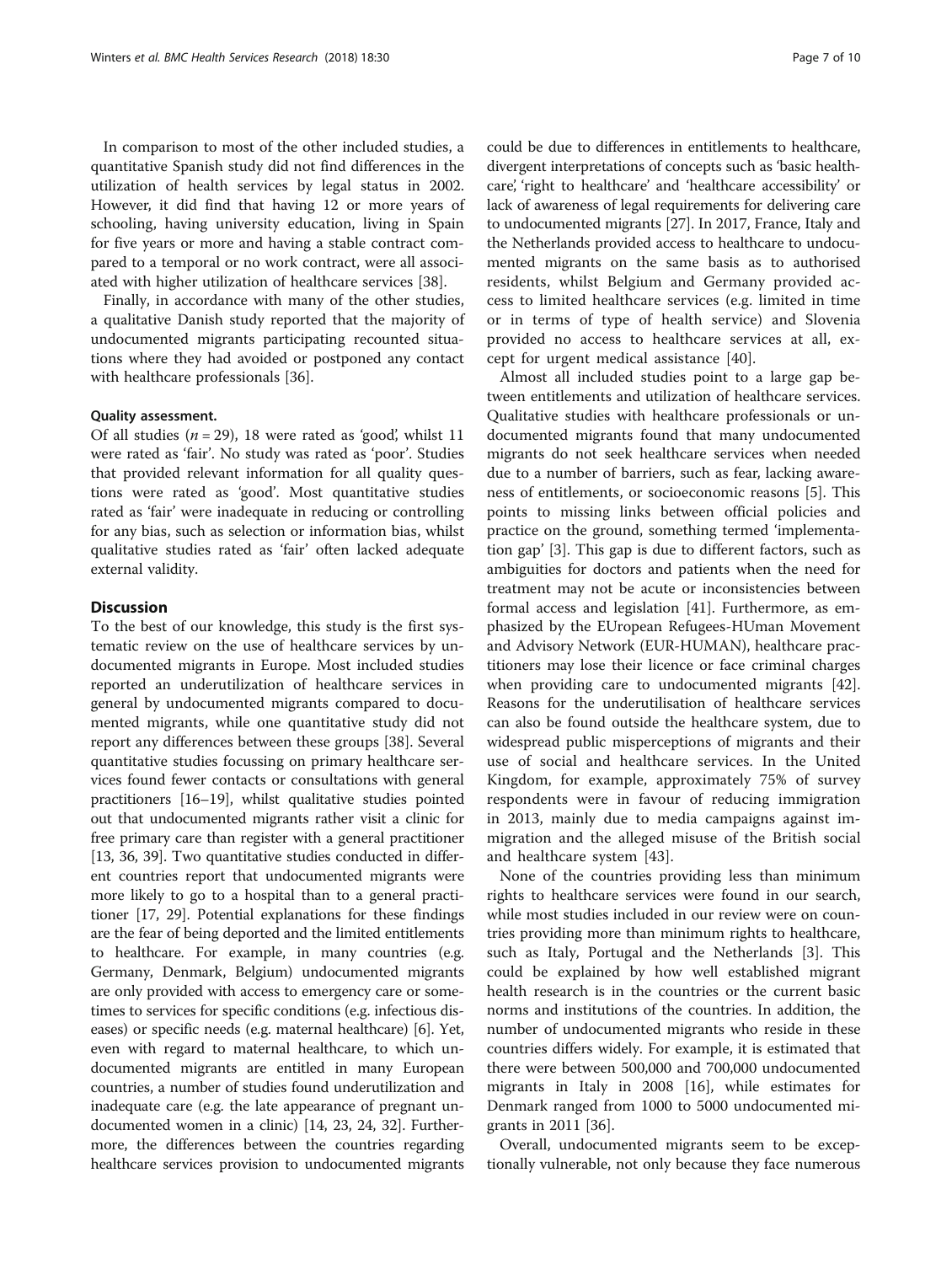<span id="page-7-0"></span>barriers in accessing and utilizing healthcare services, but also because their other basic human needs are not met [[44, 45\]](#page-9-0). Data regarding the utilization of healthcare services by undocumented migrants is still scarce due to many reasons, such as ethical considerations or lack of accurate registration regarding healthcare services. Further research is also needed in countries which provide 'less than minimum rights' to healthcare to undocumented migrants, as they can become particularly vulnerable in these countries.

## Limitations

This study has several limitations. First, single-country studies from only 10 European countries were included in this review, out of a possible 28 EU and 4 EFTA member states, while there were only three studies performing multi-country analyses. This means that great caution needs to be exercised in making any generalizations from the findings of this review to undocumented migrants in Europe generally.

Second, the methods, scope and quality of the included studies differed widely. Some studies did not focus primarily on undocumented migrants and therefore only had a very small sample size of this group of migrants. Differences were particularly striking between the included quantitative studies, in which the number of participants ranged from 11 to 10,254 undocumented migrants, limiting the generalizability of any findings.

Third, some studies adjusted for possible confounders, whilst others did not mention or correct for any form of bias. In addition, most of the quantitative studies had a cross-sectional design without a comparison group ( $n = 23$ ), whereas only two studies were using cohorts. However, it needs to be acknowledged that undocumented migrants are a population which is very difficult to reach [\[24\]](#page-8-0). Most qualitative studies made use of snowball or purposive sampling, with the inherent risk for selection bias.

Finally, we did not search for grey literature, nor did we consider publications in other languages apart from English, Dutch or German or include any studies published before 2007. Broadening the scope of the review would have yielded additional relevant results, such as country-specific data or time trends regarding utilization of healthcare services.

## Conclusion

This article presents the findings of recent quantitative, qualitative and mixed-methods studies concerning the utilization of healthcare services by undocumented migrants in Europe. In general, undocumented migrants seem to use different types of healthcare services less often than legal residents in most of the European countries in which studies were conducted so far. Even when care is utilized, it often seems to be inadequate or insufficient.

However, given the limited number of studies and countries covered, as well as the differences in their methods, scope and quality, conclusions have to be drawn with great caution. Yet, it seems plausible that a gap exists between entitlements to healthcare services (in those countries in which they exist) and the utilization of these services. There is a need for more studies to be conducted on healthcare services utilization by undocumented migrants in Europe, wherever possible with a larger sample size and including control groups. This would provide firmer knowledge on the barriers to healthcare services utilization that will need to be overcome.

## Additional files

[Additional file 1:](dx.doi.org/10.1186/s12913-018-2838-y) Search strategy for Embase, Medline, Global Health and Cinahl Plus. (PDF 219 kb) [Additional file 2:](dx.doi.org/10.1186/s12913-018-2838-y) PRISMA checklist. (DOC 58 kb)

#### Abbreviations

A&E: Accident and Emergency; EFTA: European Free Trade Association; EU: European Union; MeSH: Medical Subject Headings; NGO: Non-Governmental Organization; OECD: Organisation for Economic Co-operation and Development; PRISMA: Preferred Reporting Items for Systematic Reviews and Meta-Analyses; PTSD: Post-Traumatic Stress Disorder

#### Acknowledgements

We gratefully acknowledge the help of the library services of the London School of Hygiene & Tropical Services for their input and advice on the search strategy.

#### Funding

Funding from Maastricht University was received by the lead author.

### Availability of data and materials

Other data and material are available upon request.

#### Authors' contributions

MW built the search strategy, performed this in all databases and wrote a first draft of the manuscript. LJ was the independent reviewer for the first selection process. MP and BR provided input and recommendations at all stages of the study and revised the draft manuscript. All authors read and approved the final manuscript.

## Ethics approval and consent to participate

Not applicable.

#### Consent for publication

Not applicable.

#### Competing interests

The authors declare that they have no competing interests.

## Publisher's Note

Springer Nature remains neutral with regard to jurisdictional claims in published maps and institutional affiliations.

#### Author details

<sup>1</sup>Department of Health Services Research, Maastricht University, PO Box 616 6200, MD, Maastricht, The Netherlands. <sup>2</sup>European Observatory on Health Systems and Policies, London School of Hygiene and Tropical Medicine, Keppel Street, London WC1E 7HT, England. <sup>3</sup>Department of Health Services Research, CAPHRI, Faculty of Health, Medicine and Life Sciences, Maastricht University, PO Box 616, 6200, MD, Maastricht, The Netherlands.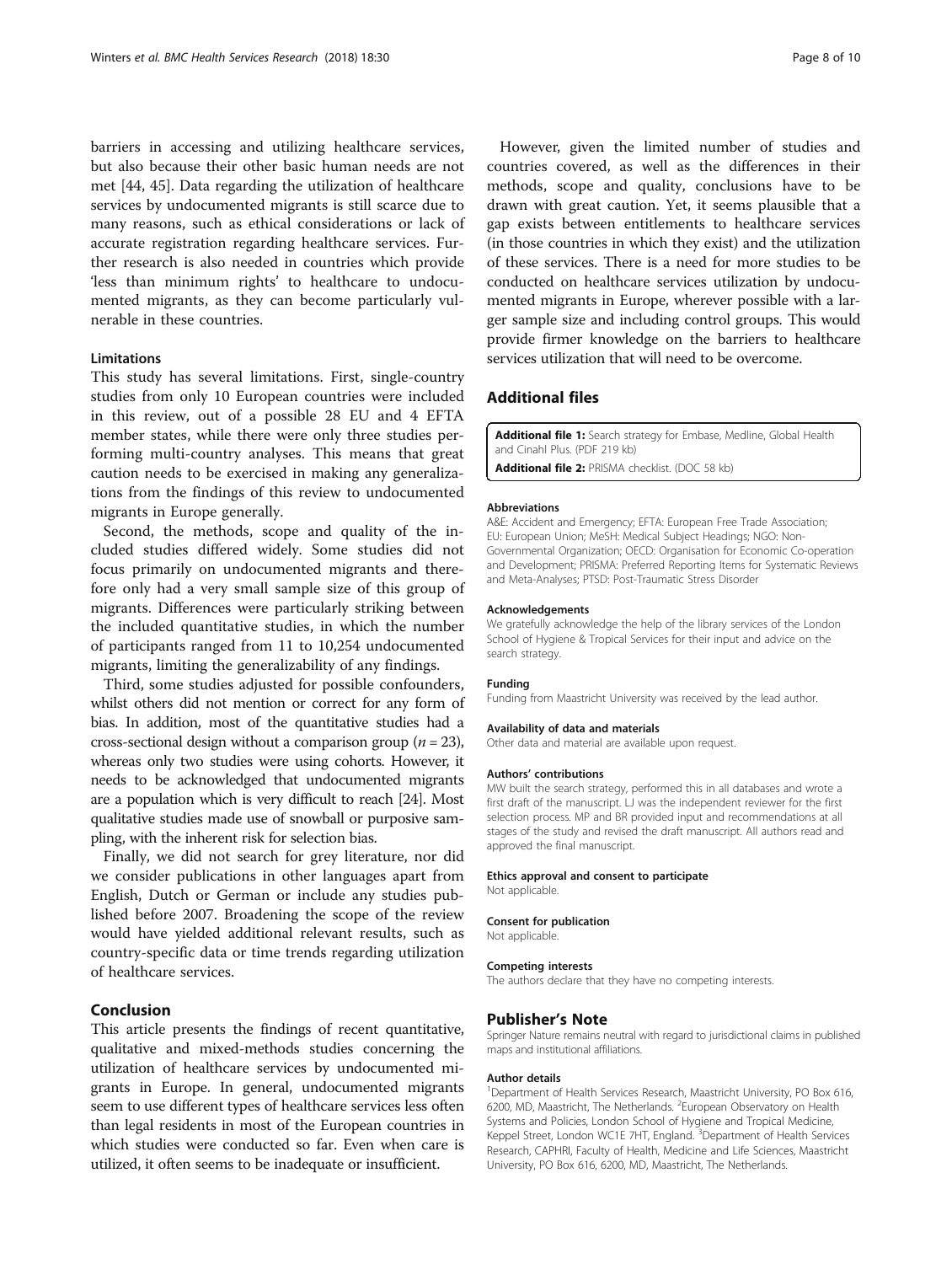## <span id="page-8-0"></span>Received: 10 August 2017 Accepted: 11 January 2018 Published online: 18 January 2018

### References

- 1. PICUM: PICUM Submission to the UN Committee on the Protection of the Right of All Migrant Workers and Members of their Families. [http://www.](http://www.ohchr.org/Documents/HRBodies/CMW/Discussions/2013/DGDMigrationData_PICUM_2013.pdf) [ohchr.org/Documents/HRBodies/CMW/Discussions/2013/](http://www.ohchr.org/Documents/HRBodies/CMW/Discussions/2013/DGDMigrationData_PICUM_2013.pdf) [DGDMigrationData\\_PICUM\\_2013.pdf](http://www.ohchr.org/Documents/HRBodies/CMW/Discussions/2013/DGDMigrationData_PICUM_2013.pdf) (2013). Accessed 16 June 2017.
- 2. Vogel D. Size and Development of Irregular Migration to the EU CLANDESTINO Research Project. EU Clandestino Research Project. [http://clandestino.eliamep.gr/wp-content/uploads/2009/12/clandestino\\_](http://clandestino.eliamep.gr/wp-content/uploads/2009/12/clandestino_policy_brief_comparative_size-of-irregular-migration.pdf) [policy\\_brief\\_comparative\\_size-of-irregular-migration.pdf.](http://clandestino.eliamep.gr/wp-content/uploads/2009/12/clandestino_policy_brief_comparative_size-of-irregular-migration.pdf) (2009). Accessed 7 June 2017.
- 3. Cuadra CB. Right of access to health care for undocumented migrants in EU: a comparative study of national policies. Eur J Pub Health. 2012;22(2): 267–71. [https://doi.org/10.1093/eurpub/ckr049](http://dx.doi.org/10.1093/eurpub/ckr049).
- 4. Tsiodras S. Irregular migrants: a critical care or a public health emergency. Intensive Care Med. 2016;42(2):252–5.
- 5. Woodward A, Howard N, Wolffers I. Health and access to care for undocumented migrants living in the European Union: a scoping review. Health Policy Plan. 2013;29(7):818–30.
- 6. De Vito E, de Waure C, Specchia ML, Ricciardi W. WHO health evidence network synthesis reports. Public health aspects of migrant health: a review of the evidence on health status for undocumented migrants in the European region. Copenhagen: WHO Regional Office for Europe; 2015.
- 7. Shamseer L, Moher D, Clarke M, Ghersi D, Liberati A, Petticrew M, Shekelle P, Stewart LA. PRISMA-P Group: Preferred reporting items for systematic review and meta-analysis protocols (PRISMA-P) 2015:elaboration & explanation. BMJ. 2015;349:g7647. [https://doi.org/10.1136/bmj.g7647](http://dx.doi.org/10.1136/bmj.g7647).
- 8. National Heart, Lung and Blood Institute: Quality Assessment Tool for Observational Cohort and Cross-Sectional Studies. [https://www.nhlbi.nih.](https://www.nhlbi.nih.gov/health-pro/guidelines/in-develop/cardiovascular-risk-reduction/tools/cohort) [gov/health-pro/guidelines/in-develop/cardiovascular-risk-reduction/tools/](https://www.nhlbi.nih.gov/health-pro/guidelines/in-develop/cardiovascular-risk-reduction/tools/cohort) [cohort](https://www.nhlbi.nih.gov/health-pro/guidelines/in-develop/cardiovascular-risk-reduction/tools/cohort) (2014). Accessed 5 May 2017.
- 9. CASP Qualitative Checklist.<http://www.casp-uk.net/checklists>. Accessed 5 May 2017.
- 10. Moher D, Liberati A, Tetzlaff J, Altman DG: Preferred reporting items for systematic reviews and meta-analyses: the PRISMA statement. BMJ (Clinical research ed). 2009;339:b2535-10.1136/bmj.b2535.
- 11. Dias S, Gama A, Cortes M, de Sousa B. Healthcare-seeking patterns among immigrants in Portugal. Health & Social Care in the Community. 2011;19(5): 514–21. [https://doi.org/10.1111/j.1365-2524.2011.00996.x](http://dx.doi.org/10.1111/j.1365-2524.2011.00996.x).
- 12. Dias SF, Severo M, Barros H. Determinants of health care utilization by immigrants in Portugal. BMC Health Services Research. 2008;8 (no pagination): 207. [https://doi.org/10.1186/1472-6963-8-207.](http://dx.doi.org/10.1186/1472-6963-8-207)
- 13. Ehmsen BK, Biswas D, Jensen NK, Krasnik A, Norredam M. Undocumented migrants have diverse health problems. Dan Med J. 2014;61(9):A4897.
- 14. Gea-Sánchez M, Gastaldo D, Molina-Luque F, Otero-García L. Access and utilisation of social and health services as a social determinant of health: the case of undocumented Latin American immigrant women working in Lleida (Catalonia, Spain). Health & Social Care in the Community. 2017;25(2):424–34. [https://doi.org/10.1111/hsc.12322.](http://dx.doi.org/10.1111/hsc.12322)
- 15. Britz JB, McKee M. Charging migrants for health care could compromise public health and increase costs for the NHS. Journal of Public Health. 2016;38(2): 384–390 28 ref. 2016;38(2)(28):384–90. [https://doi.org/10.1093/pubmed/fdv043.](http://dx.doi.org/10.1093/pubmed/fdv043)
- 16. Brindicci G, Trillo G, Santoro CR, Volpe A, Monno L, Angarano G. Access to health services for undocumented immigrants in Apulia. J Immigr Minor Health. 2015;17(2):618–23. [https://doi.org/10.1007/s10903-014-0009-8.](http://dx.doi.org/10.1007/s10903-014-0009-8)
- 17. Goossens MCM, Depoorter AM. Contacts between general practitioners and migrants without a residence permit and the use of "urgent" medical care. Scand J Soc Med. 2011;39(6):649–55. [https://doi.org/10.1177/1403494811414249](http://dx.doi.org/10.1177/1403494811414249).
- 18. Schoevers MA, Loeffen MJ, van den Muijsenbergh ME, Lagro-Janssen AL. Health care utilisation and problems in accessing health care of female undocumented immigrants in the Netherlands. International journal of public health. 2010;55(5):421–8.
- 19. Teunissen E, van den Bosch L, van Bavel E, Mareeuw FD, van den Muijsenbergh M, van Weel-Baumgarten E, et al. Mental health problems in undocumented and documented migrants: a survey study. Fam Pract. 2014;31(5):571–7. [https://doi.org/10.1093/fampra/cmu038](http://dx.doi.org/10.1093/fampra/cmu038).
- 20. Devillanova C. Social networks, information and health care utilization: evidence from undocumented immigrants in Milan. J Health Econ. 2008; 27(2):265–86. [https://doi.org/10.1016/j.jhealeco.2007.08.006.](http://dx.doi.org/10.1016/j.jhealeco.2007.08.006)
- 21. Schade M, Heudorf U, Tiarks-Jungk P. The humanitarian consultationhour in Frankfurt am main: utilization by gender, age, country of origin. [German]. Gesundheitswesen (Bundesverband der Arzte des Offentlichen Gesundheitsdienstes (Germany)). 2015;77(7):466–74. [https://doi.org/10.](http://dx.doi.org/10.1055/s-0035-1550026) [1055/s-0035-1550026.](http://dx.doi.org/10.1055/s-0035-1550026)
- 22. Silvestrini G, Federico B, Damiani G, Geraci S, Bruno S, Maisano B, et al. healthcare utilization among urban homeless followed by an outpatient clinic: more intensive use by migrant groups. Eur J Pub Health. 2017;27(1): 96–101. [https://doi.org/10.1093/eurpub/ckw108](http://dx.doi.org/10.1093/eurpub/ckw108).
- 23. Castaneda H. Paternity For sale: anxieties over "demographic theft" and undocumented migrant reproduction in Germany. Med Anthropol Q. 2008; 22(4):340–59. [https://doi.org/10.1111/j.1548-1387.2008.00039.x..](http://dx.doi.org/10.1111/j.1548-1387.2008.00039.x..)
- 24. Castaneda H. Illegality as risk factor: a survey of unauthorized migrant patients in a berlin clinic. Soc Sci Med. 2009;68(8):1552–60. [https://doi.org/](http://dx.doi.org/10.1016/j.socscimed.2009.01.024) [10.1016/j.socscimed.2009.01.024.](http://dx.doi.org/10.1016/j.socscimed.2009.01.024)
- 25. De Jonge A, Rijnders M, Agyemang C, Van Der Stouwe R, Den Otter J, Van Den Muijsenbergh METC, et al. Limited midwifery care for undocumented women in the Netherlands. J Psychosom Obstet Gynecol. 2011;32(4):182–8. [https://doi.org/10.3109/0167482X.2011.589016](http://dx.doi.org/10.3109/0167482X.2011.589016).
- 26. Schoevers MA, van den Muijsenbergh ME, Lagro-Janssen AL. Illegal female immigrants in The Netherlands have unmet needs in sexual and reproductive health. J Psychosom Obstet Gynaecol. 2010;31(4):256–64. [https://doi.org/10.3109/0167482X.2010.528090](http://dx.doi.org/10.3109/0167482X.2010.528090).
- 27. Dauvrin M, Lorant V, Sandhu S, Deville W, Dia H, Dias S, et al. Health care for irregular migrants: pragmatism across Europe: a qualitative study. BMC research notes. 2012;5:99.
- 28. Priebe S, Matanov A, Barros H, Canavan R, Gabor E, Greacen T, et al. Mental health-care provision for marginalized groups across Europe: findings from the PROMO study. Eur J Pub Health. 2013;23(1):97–103. [https://doi.org/10.](http://dx.doi.org/10.1093/eurpub/ckr214) [1093/eurpub/ckr214](http://dx.doi.org/10.1093/eurpub/ckr214).
- 29. Dorn T, Ceelen M, Tang MJ, Browne JL, de Keijzer KJ, Buster MC, et al. Health care seeking among detained undocumented migrants: a cross-sectional study. BMC Public Health. 2011;11:190. [https://doi.org/10.1186/1471-2458-11-190](http://dx.doi.org/10.1186/1471-2458-11-190).
- 30. Affronti M, Affronti A, Pagano S, Soresi M, Giannitrapani L, Valenti M, et al. The health of irregular and illegal immigrants: analysis of day-hospital admissions in a department of migration medicine. Intern Emerg Med. 2013;8(7):561–6. [https://doi.org/10.1007/s11739-011-0635-2](http://dx.doi.org/10.1007/s11739-011-0635-2).
- 31. Casillas A, Bodenmann P, Epiney M, Getaz L, Irion O, Wolff H. The border of reproductive control: undocumented immigration as a risk factor for unintended pregnancy in Switzerland. J Gen Intern Med. 2013;28:S198.
- 32. Fedeli U, Alba N, Lisiero M, Zambon F, Avossa F, Spolaore P. Obstetric hospitalizations among Italian women, regular and irregular immigrants in north-eastern Italy. Acta Obstet Gynecol Scand. 2010;89(11):1432–7. [https://doi.org/10.3109/00016349.2010.512065.](http://dx.doi.org/10.3109/00016349.2010.512065)
- 33. Gonthier C, Estellat C, Deneux-Tharaux C, Blondel B, Alfaiate T, Schmitz T, et al. Association between maternal social deprivation and prenatal care utilization: The PreCARE cohort study. BMC Pregnancy and Childbirth. 2017; 17(1) (no pagination)(126)) [https://doi.org/10.1186/s12884-017-1310-z.](http://dx.doi.org/10.1186/s12884-017-1310-z)
- 34. Wolff H, Epiney M, Lourenco AP, Costanza MC, Delieutraz-Marchand J, Andreoli N, et al. Undocumented migrants lack access to pregnancy care and prevention. BMC Public Health. 2008;8 (no pagination)(93) [https://doi.](http://dx.doi.org/10.1186/1471-2458-8-93) [org/10.1186/1471-2458-8-93.](http://dx.doi.org/10.1186/1471-2458-8-93)
- 35. Sabbatani S, Baldi E, Manfredi R. Time Trends in health care needs of non-EU citizens from developing countries, admitted to a general hospital in northern Italy. Infezioni in Medicina. 2007;15(4):242–9.
- 36. Biswas D, Kristiansen M, Krasnik A, Norredam M. Access to healthcare and alternative health-seeking strategies among undocumented migrants in Denmark. BMC Public Health. 2011;11:560.
- 37. Schlopker K, Herrmann M, Grosser-Kaya C, Robra BP, Dippelhofer-Stiem B, Schutze F, et al. unresolved problems of undocumented migrants in Germany: an analysis of medical consultations in berlin, cologne and Bonn. Gesundheitswesen (Bundesverband der Arzte des Offentlichen Gesundheitsdienstes (Germany)). 2009; 71(12):839–44.
- 38. Torres-Cantero AM, Miguel AG, Gallardo C, Ippolito S. Health care provision for illegal migrants: may health policy make a difference? Eur J Pub Health. 2007;17(5):483–5. [https://doi.org/10.1093/eurpub/ckl266](http://dx.doi.org/10.1093/eurpub/ckl266).
- 39. Priebe S, Matanov A, Schor R, Strassmayr C, Barros H, Barry MM, et al. Good practice in mental health care for socially marginalised groups in Europe: a qualitative study of expert views in 14 countries. BMC Public Health. 2012;12:248.
- Medecins Du Monde: Access the healthcare in 16 European countries. [https://mdmeuroblog.files.wordpress.com/2014/01/2017\\_final-legal-report-](https://mdmeuroblog.files.wordpress.com/2014/01/2017_final-legal-report-on-access-tohealthcare-in-16-european-countries.pdf)